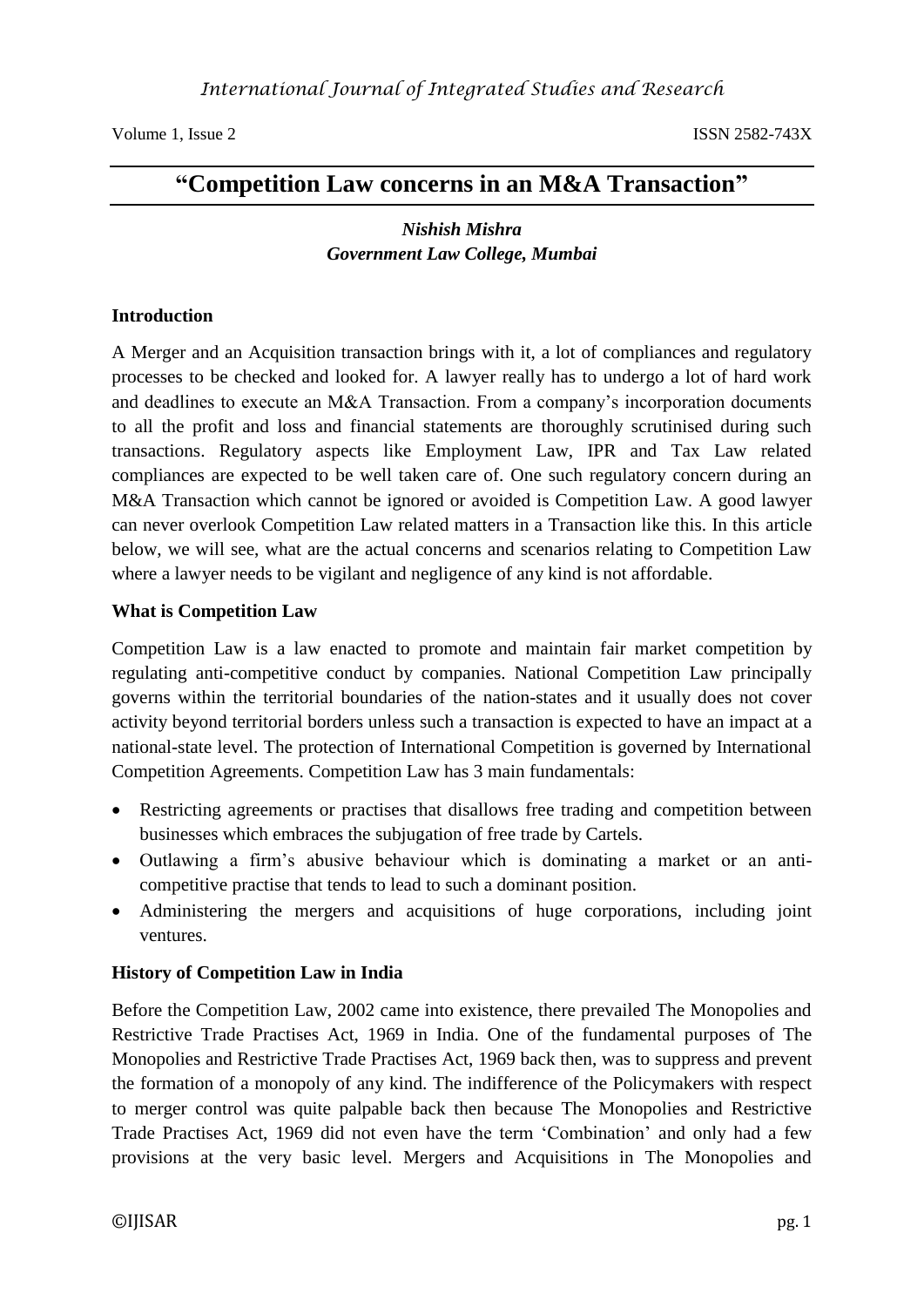Restrictive Trade Practises Act, 1969 have been discussed from section 20 to section 26 of Chapter III in Part A.

The government was of a view that provisions laid in the Companies Act, 1956 relating to mergers and acquisitions were sufficient for their regulation and no separate regulation relating to mergers and acquisition was required in The Monopolies and Restrictive Trade Practises Act, 1969. This view of the government eventually leads to the deletion of the rudimentary sections from 20-26 of The Monopolies and Restrictive Trade Practises Act, 1969 by way of an amendment in 1991. The government also contained a thought that these provisions might come in the way of liberalisation of the economy.

### **Merger control regime in India**

The Ministry of Corporate Affairs, after comprehending the failings of The Monopolies and Restrictive Trade Practises Act, 1969 vis-à-vis a notification dated August 28, 2009, rescinded The Monopolies and Restrictive Trade Practises Act, 1969 to make the way for Competition Act,2002. The legislative intent was to present a pro-competition law instead of simply concentrating on deterrence of monopolies which was an important feature of The Monopolies and Restrictive Trade Practises Act, 1969. Though the Competition Act, 2002 commenced in the year 2009, it was only on June 1, 2011, when the provisions relating to combinations of the act officially took effect. The Operative and Substantive provisions for merger regulation are under sections 5 and 6 whereas, section 29 to section 31 in addition to the Competition Commission of India (Procedure in regard to the transaction of business relating to combinations) Regulations,2011 lay down the time-bound procedural requirements in relation to combinations.

As the merger control provisions came into effect in the year 2011, the following factors became the nitty-gritty of this regime:

- Mandatory notification of combinations which are required to be notified;
- Delineation of the relevant product and geographic market to which the combination pertains;
- Identification of the overlaps of the goods and services of the parties involved in the combinations in that relevant market; and
- Analysing whether the combinations had an appreciable adverse effect on competition in the relevant market in accordance with the conditions given under section 20(4) of the Act.

It is important to know that not all combinations are required to be notified. Mentioned below are the transactions under section 5 of the Act which constitute combinations for the tenacities of the Act:

 Direct and indirect acquisition of control, shares, assets or voting rights or control of an enterprise;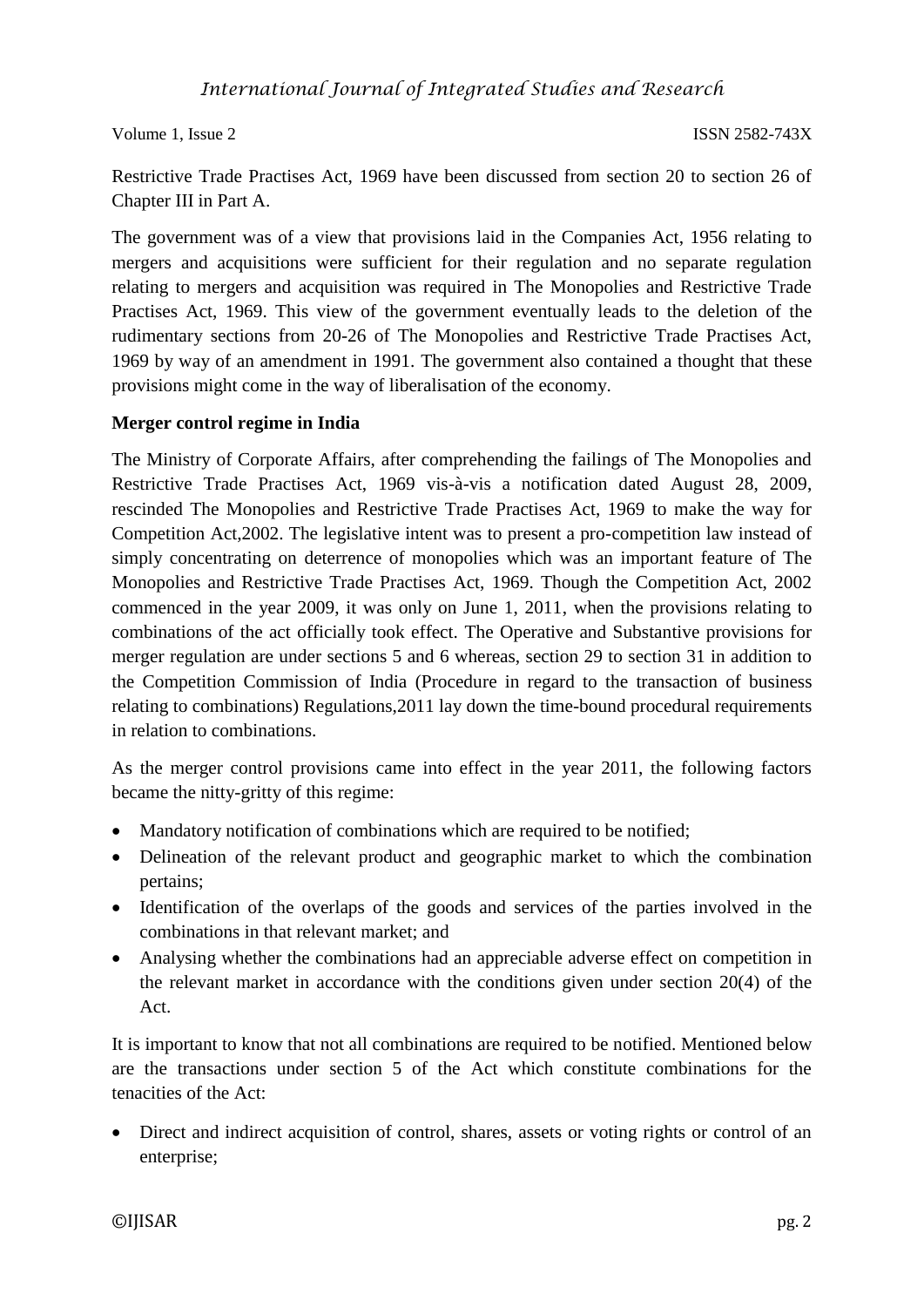- Acquiring of control over another enterprise when such person has direct or indirect control over another enterprise engaged in production, distribution or trading of similar, identical or substitute goods or provision of similar or identical or substitutable service; and
- Mergers and amalgamations of two or more enterprises. There are no definitions provided for merger or amalgamation in the Act, these terms are interpreted in accordance with the Companies Act, 2013 and general commercial usage.

Once the category of the transaction is identified under section 5, lawyers are required to check, whether such a transaction is required to be notified to the Competition Commission of India. In light of the Ease of Doing Business, small transactions are exempted from filing a notification, the government of India has exempted those combinations where the company which is to be acquired, also known as the Target Company has:

- i. Assets not exceeding INR 350 crores; or
- ii. Turnover not exceeding INR 1000 crores.

In a case where only a certain division of an enterprise has to be acquired, then the financials of that particular division will be assessed as per Target Exemption Thresholds. This first level of assessment which is usually done at a rudimentary level has a motive to filter out transactions that need not be notified to the Competition Commission of India.

In a situation where the transacting parties do not get the above Target Exemption, then as a part of the second level of assessment, the assets and turnover of the parties combined together are to be tested on the basis of certain jurisdictional thresholds which is termed as the Parties Test and the Group Test. If the parties breach the threshold limits for these tests then the transaction mandatorily is required to be notified to the Competition Commission of India. Whereas otherwise, if these thresholds are not breached by the combining parties, the transaction then gets an exemption from the Competition Commission of India scrutiny. As because the thresholds are fairly high, many transactions are often exempted. It is also, to be noted that, foreign transactions having required assets and turnover present in India, fall under the purview of this Act. Below mentioned are the threshold limits for Parties and Group Test:

Following limits are the limits which are to be calculated after combining both the Acquirer and the Target company-

- For Group Test
	- i. Assets exceeding INR 20 Billion; and
	- ii. Turnover exceeding INR 60 Billion
- For Parties Test
	- i. Assets exceeding INR 80 Billion; and
	- ii. Turnover exceeding INR 240 Billion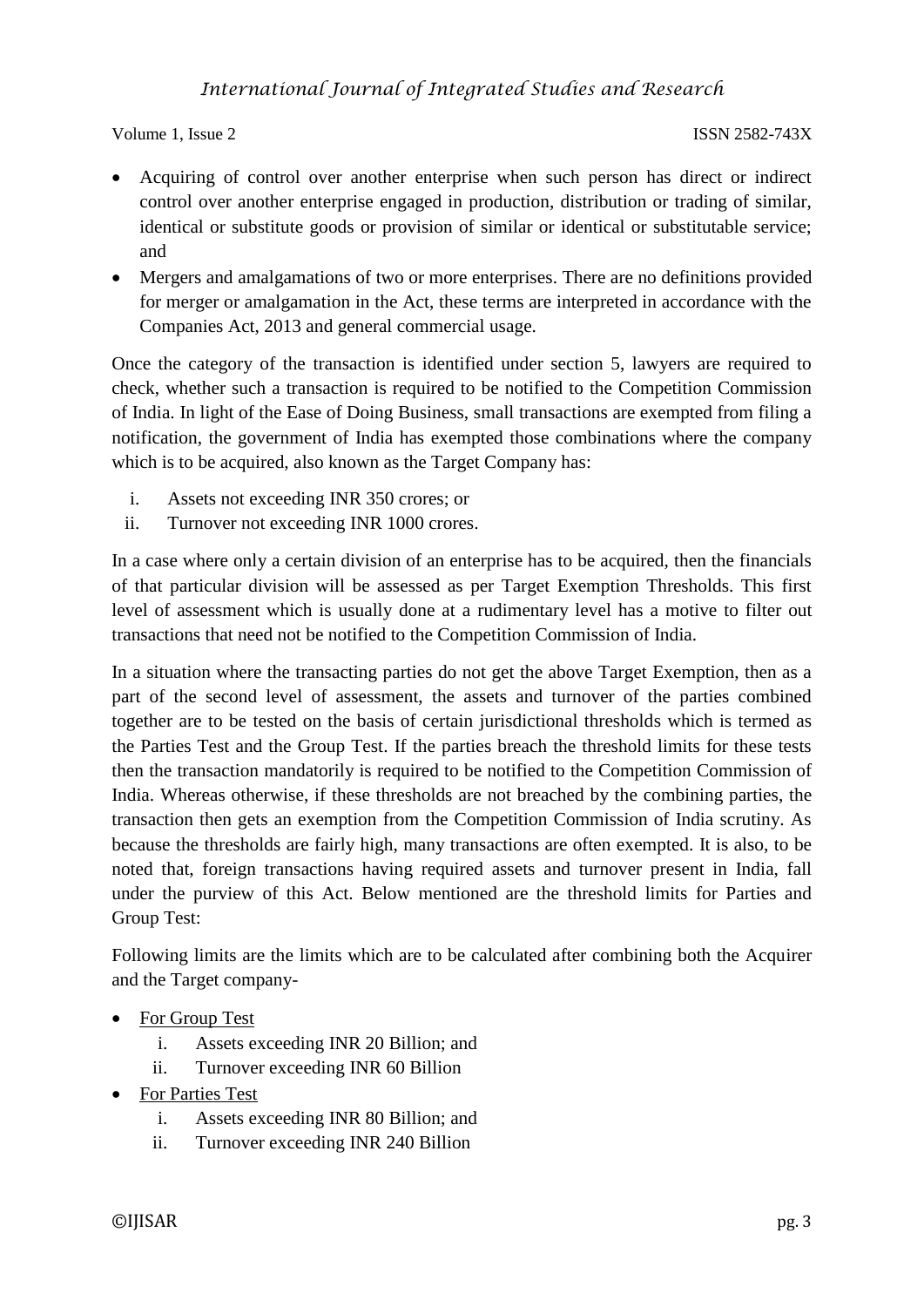The combination regulations which came to effect on June 1, 2011, broadly embodies the below-mentioned issues to be dealt with in the regulation of mergers, acquisition and amalgamations:

- Forms of notice for the proposed transaction (i.e. Short Form- Form I or Long Form-Form II);
- Notification process and procedures;
- Prima facie examination of the Competition Commission of India;
- The transactions which are not likely to have an Appreciable Adverse Effect and are hence exempted;
- Orders of the Competition Commission of India; and
- Miscellaneous provisions.

Certain transactions even after falling under the definition of a combination, are not normally required to be notified as they are not likely to cause any Appreciable Adverse Effect in the relevant market in India. Such transactions are cited under Schedule 1 of the Combination Regulations. To abide by the Competition Commission of India regulations, parties need to file either a short form (Form I) or long form (Form II) depending upon the complexity of the transaction which is termed as a 'Notice' under section 6(2) of the Act. The following notice is a very heavily researched and informative piece of document with a lot of annexures explaining every bit of the proposed transaction. The requirement of mandatory notification prior to completion does not apply to:

- Financing facility;
- Acquisition or subscription of shares undertaken by foreign institutional investors;
- Venture capital funds;
- Public financial institutions: and
- Banks.

The merger control regime in India is obligatory and any violation of the same amount to 'Gun-Jumping'. The Competition Commission of India treats gun-jumping as:

- Failure to notify the combination; or
- Failure to notify a part of the combination; or
- Delay in notifying; or
- Part payment or performance is done before the approval being granted by the Competition Commission of India.

The assessment of the Competition Commission of India finally culminates into an order passed by the Competition Commission of India under section 31 which defines the fate of the combinations and suggested modifications if any.